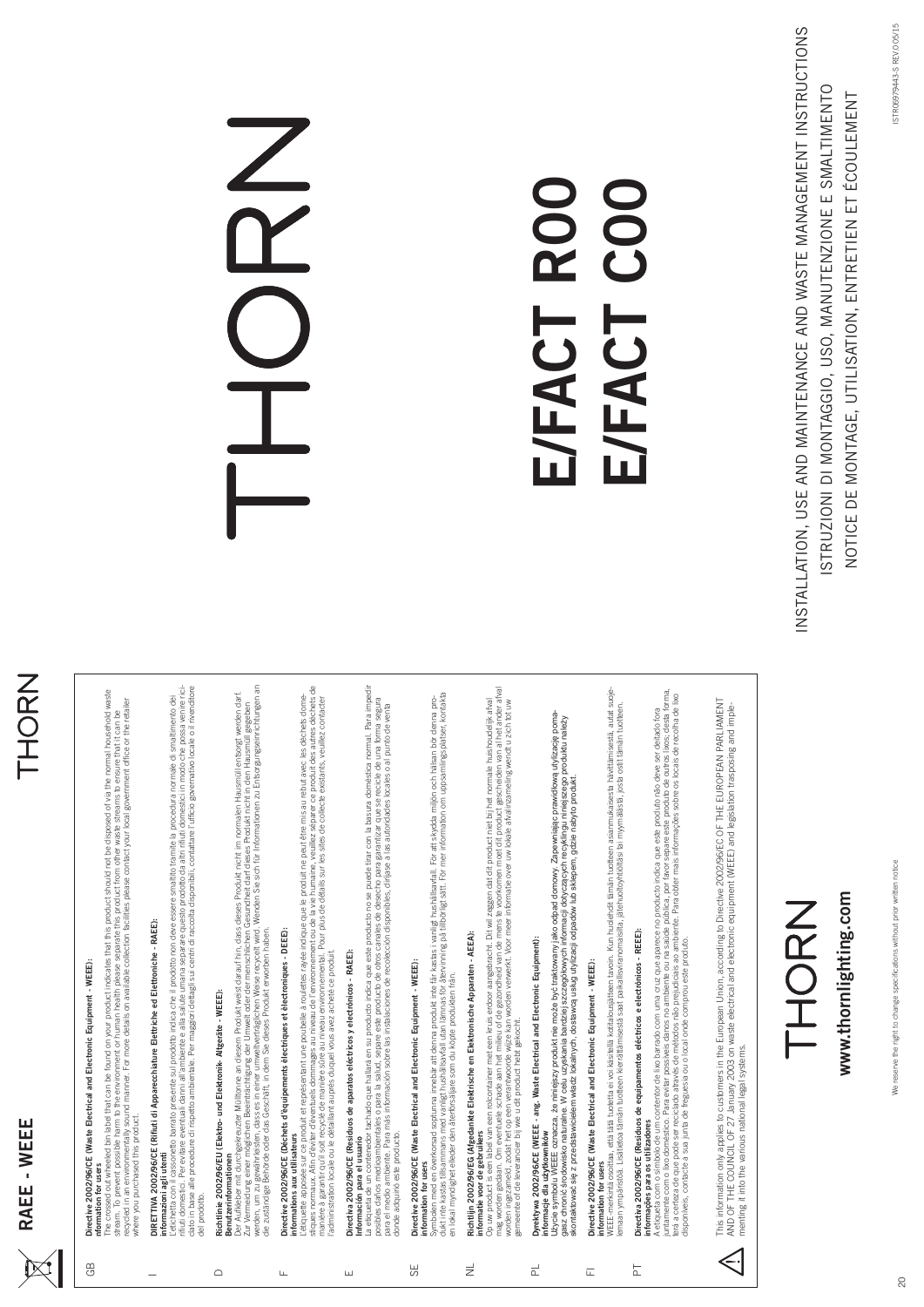TECHNICAL DATA<br>DATI TECNICI<br>DONNÉES TECHNIQUES **DONNÉES TECHNIQUES TECHNICAL DATA DATI TECNICI**

**NOTES NOTE**

|                                          |                                     | $C \epsilon$ IP65/IP67<br>$\stackrel{-}{\bowtie}$ | IK <sub>08</sub> |
|------------------------------------------|-------------------------------------|---------------------------------------------------|------------------|
| Type<br>Tipo<br>Art<br>Catégorie<br>Tipo | Lamp<br>-ampada<br>Lampe<br>Lampara |                                                   | $\bigotimes$     |
| EFACT ROO                                | $\frac{1}{2}$<br>G                  | MAX<br>1000 kg                                    | T 37°C           |

19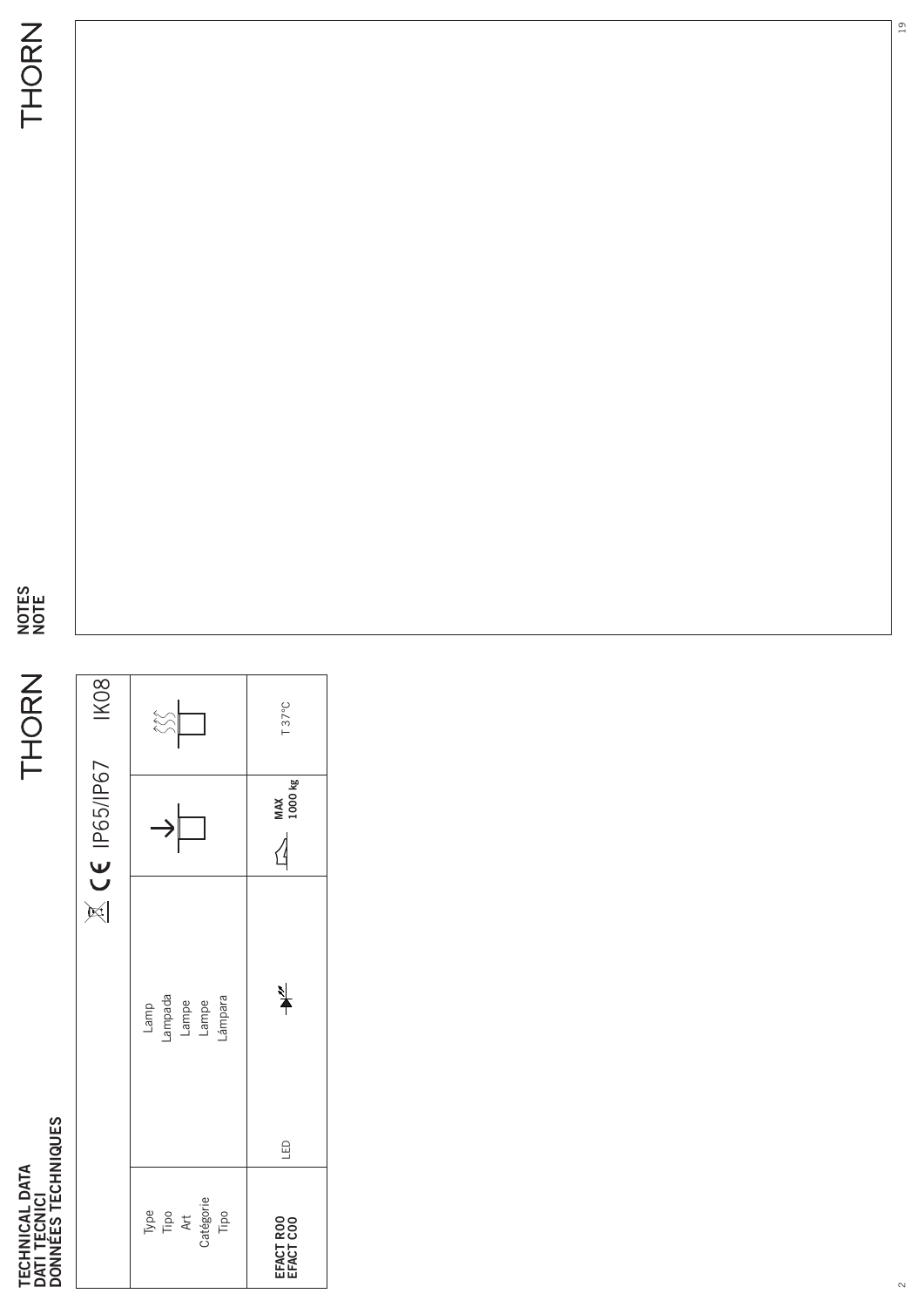## THORN

**ACCESSORIES ACCESSORI**





 $\frac{8}{18}$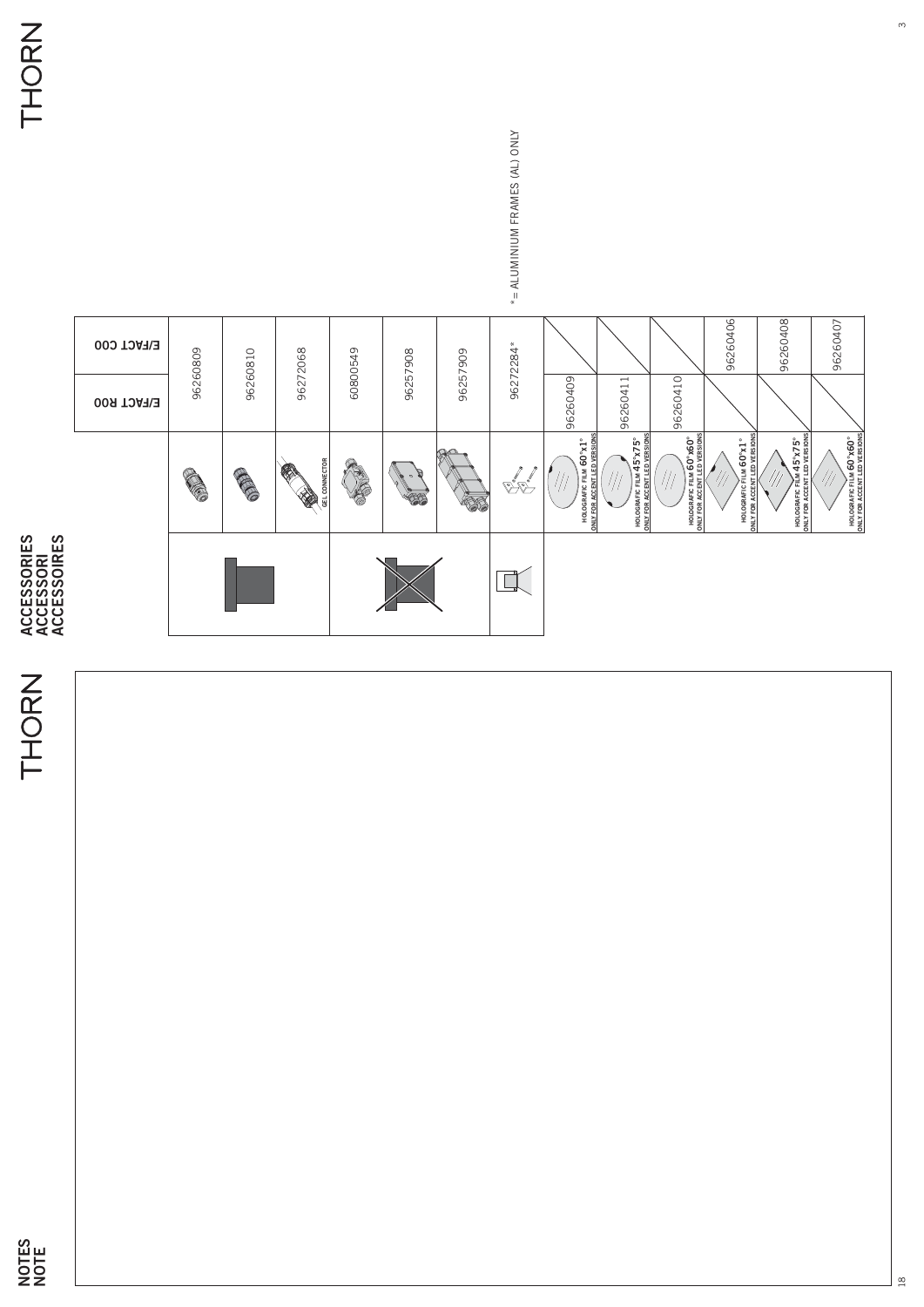| က္က |
|-----|
|     |
|     |

|                                | <b>E/FACT C00</b> | 59003255                                                                                                                                                   | 59003257 | 59003255  | <b>59003257</b> | 88280069 |  |  |  |  |  |
|--------------------------------|-------------------|------------------------------------------------------------------------------------------------------------------------------------------------------------|----------|-----------|-----------------|----------|--|--|--|--|--|
|                                | <b>E/FACT R00</b> | 59003254                                                                                                                                                   | 99780069 | 59003254  | 59003256        | 59003297 |  |  |  |  |  |
| RECHANGE<br><b>PARTS</b><br>ЪΕ |                   | <b>HS</b>                                                                                                                                                  | FR<br>JA | <b>HS</b> | FR<br><b>RS</b> |          |  |  |  |  |  |
| $\alpha$<br>ທ                  |                   | <b>JOINT CODES</b><br>JOINT + VERRE CODES<br><b>CODICI CONKNIZIONE</b><br><b>CODICI CUARNIZIONE + VETRO</b><br><b>GASKET CODES</b><br>GASKET + GLASS CODES |          |           |                 |          |  |  |  |  |  |

17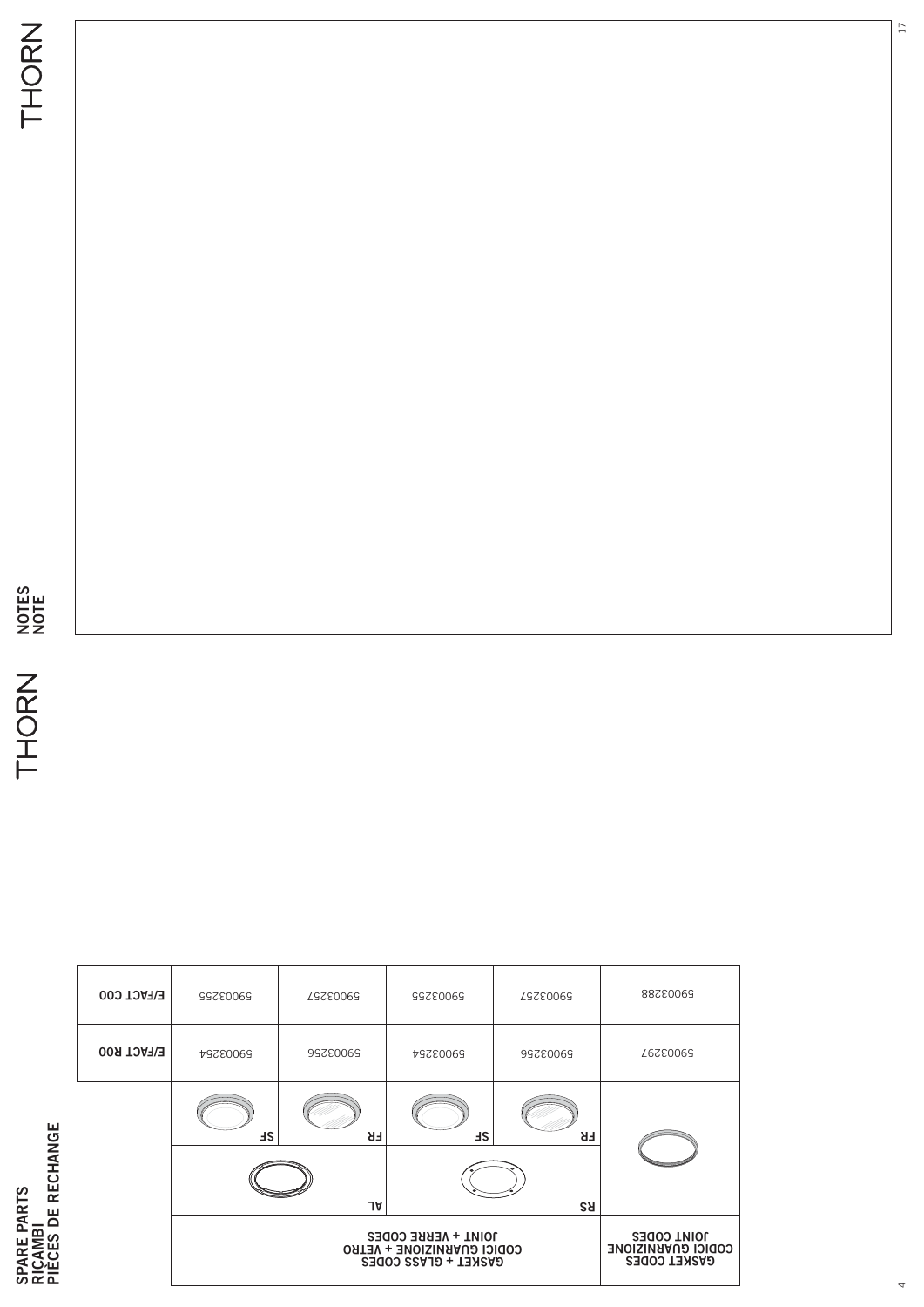

16

ء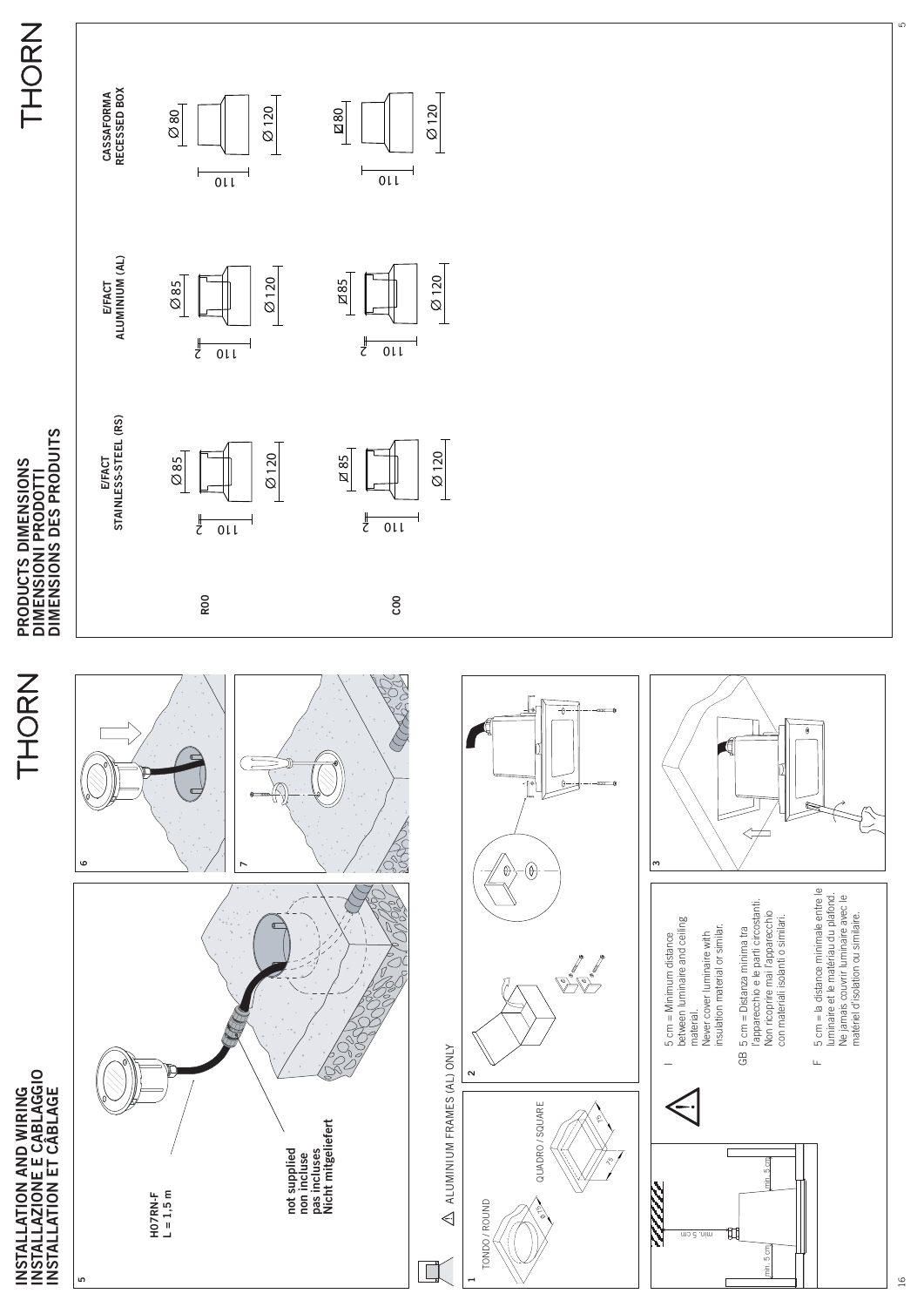

| ź<br>۰.<br>$\bar{\bm\zeta}$<br>Ī |  |
|----------------------------------|--|
|                                  |  |

| CLI IP65/IP67 区(E)<br>230V<br>$I_{\text{VD}}$<br>နိ | GB | Gruppo di Rischio 1 (secondo norma EN 62471-2008).<br>Groupe de Risque 1 (selon la norme EN 62471-2008).<br>Grupo de Riesgo 1 (según la norma EN 62471-2008).<br>Risk Group 1 (in accordance with EN 62471-2008).<br>Technische Daten auf der internen Bezeichnung.<br>Gefahrgruppe (nach der Norm EN 62471-2008).<br>Données techniques sur l'étiquette interne.<br>Datos técnicos en la etiqueta interna.<br>Dati tecnici sulla etichetta interna. |
|-----------------------------------------------------|----|------------------------------------------------------------------------------------------------------------------------------------------------------------------------------------------------------------------------------------------------------------------------------------------------------------------------------------------------------------------------------------------------------------------------------------------------------|
|                                                     |    | GB In case of diffuser damage change it before to switch on the fitting.<br>Artikel ist geeignet zur zußerlichen und inneren Anwendung.<br>Producto adecuado para uso en exteriores y en interiores.<br>L'article est adapte pour usage externe et interne.<br>GB The article is suitable for outside and inside use.<br>Prodotto idoneo all'uso esterno ed interno.                                                                                 |



- Use only original spare parts. - Usare solo ricambi originali.

Use only original spare parts. Usare solo ricambi originali.

- Sostiture lo schermo in caso di danneggiamento prima di riutilizzare l'apparecchio. Sostiture lo schermo in caso di danneggiamento prima di riutilizzare l'apparecchio. Beschädigte Abdeckungen vor erneuter Inbetriebnahme austauschen. Beschädigte Abdeckungen vor erneuter Inbetriebnahme austauschen. En cas de dommages, remplacer l'appareil. En cas de dommages, remplacer l'appareil.  $\cap$ FI
	- En caso de difusor dañado cambiarlo antes de encender el aparato. En caso de difusor dañado cambiarlo antes de encender el aparato.
		- Vid byte av trasigt glas, kopplas armaturen ur. Vid byte av trasigt glas, kopplas armaturen ur.
- Bij glasbreuk dient het glas vervangen te worden vooraleer het armatuur aan te schakelen. Bij glasbreuk dient het glas vervangen te worden vooraleer het armatuur aan te schakelen. u ₩ ≢ ₽ ⊏ ⊾
	- в случае повреждения рассеивателя, не включайте светильник до его замены. в случае повреждения рассеивателя, не включайте светильник до его замены.
		- Em caso de avaria do difusor, substituir por outro antes da reutilização da luminária. Em caso de avaria do difusor, substituir por outro antes da reutilização da luminária. Vioittunut suojalasi on vaihdettava uuteen ennen valaisimen käyttöä. Vioittunut suojalasi on vaihdettava uuteen ennen valaisimen käyttöä.



Hochdruckreiniger benutzung ist verboten. Hochdruckreiniger benutzung ist verboten.  $\cap$ LL.

GB

Do not use water high pressure cleaners.

Do not use water high pressure cleaners.

Non utilizzare idropulitrici.

Non utilizzare idropulitrici.

- Ne utilisez pas de nettoyeur haute pression sur la luminaire.<br>No utilice limpiadores a presión. Ne utilisez pas de nettoyeur haute pression sur la luminaire. No utilice limpiadores a presión.  $\mathbf{L}$
- 
- Bloccare e sbloccare le viti di chiusura con sequenza alternata. Bloccare e sbloccare le viti di chiusura con sequenza alternata. Lock and unlock the screws following an alternate sequence. Lock and unlock the screws following an alternate sequence. GB
	- Die Verschlussschrauben kreuzweise anziehen bzw. lösen. Die Verschlussschrauben kreuzweise anziehen bzw. lösen.  $\overline{C}$
- Bloquer et débloquer les vis de fermeture "en croix", par séquence alternée. Bloquer et débloquer les vis de fermeture "en croix", par séquence alternée. F
	- Dra åt eller lossa skruvarna genom att följa nummeranvisningarna. Dra åt eller lossa skruvarna genom att följa nummeranvisningarna. Abrir y cerrar los tornillos en secuencia alterna. Abrir y cerrar los tornillos en secuencia alterna. ພ ຫ່ z
- Maak de schroeven steeds allemaal geleidelijk los of vast: schroef dus nooit 1 vijs Maak de schroeven steeds allemaal geleidelijk los of vast: schroef dus nooit 1 vijs
- nelemaal los of vast, maar schroef alle schroeven diagonaal beetje bij beetje los of vast helemaal los of vast, maar schroef alle schroeven diagonaal beetje bij beetje los of vast Закручивайте и раскручивайте болты по очередности, в указанной последовательности. Kiristä ja avaa ruuvit kuvan mukaisessa järjestyksessä. Kiristä ja avaa ruuvit kuvan mukaisessa järjestyksessä  $\stackrel{\supset}{\sim}$   $\stackrel{\supset}{\sim}$  0.
	- Apertar e desapertar os parafusos de fecho, "em cruz" em sequência alternada. Apertar e desapertar os parafusos de fecho, "em cruz" em sequência alternada.

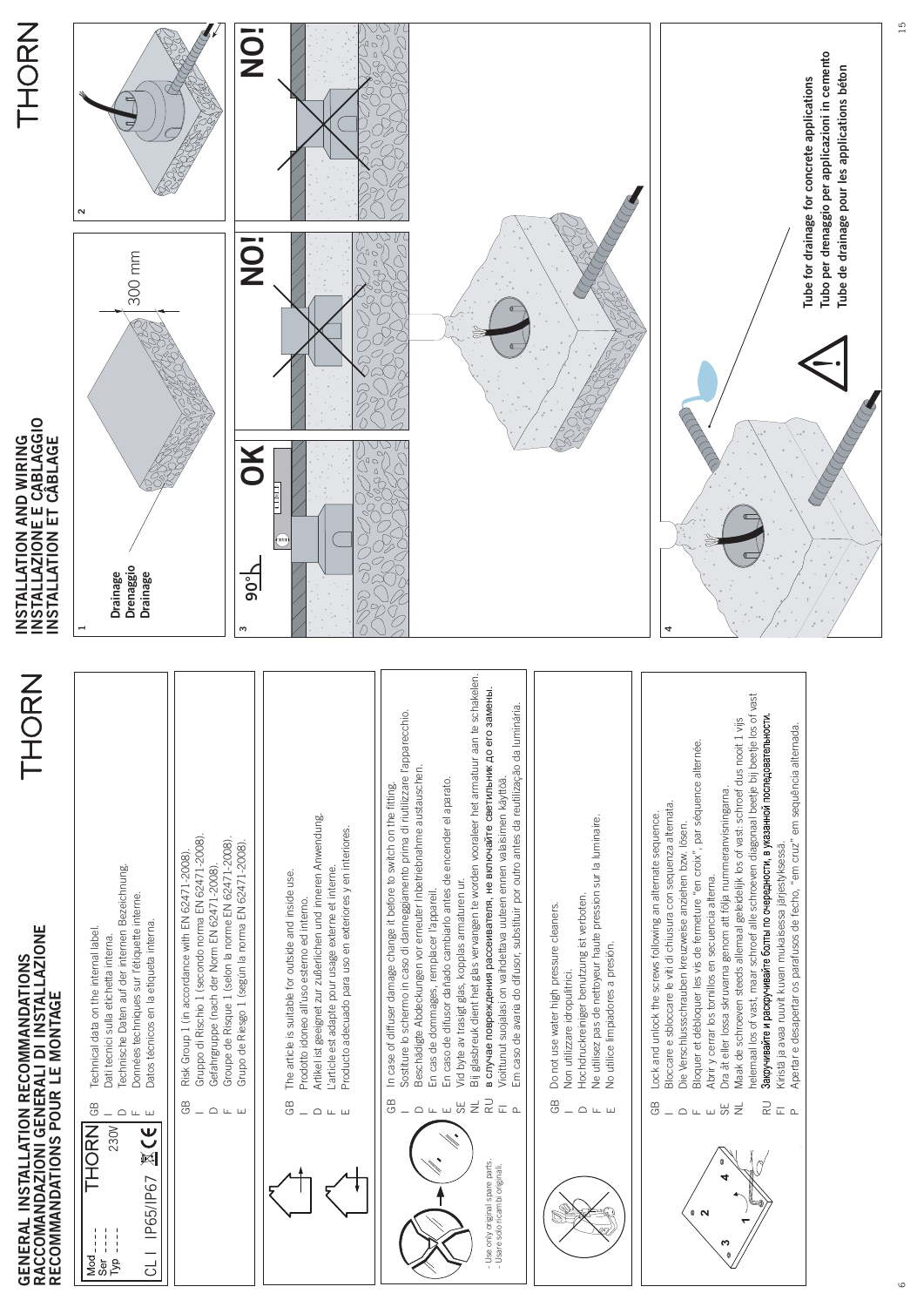| THORN<br>esclusivamente dal costruttore. Per un'eventuale sostituzione, si prega contattare il proprio<br>Si le câble souple externe de cet appareil est endommagé, il ne peut être remplacé que par<br>Bitte beachten Sie die notwendigen Schutzmaßnahmen im Umgang mit der LED-Einheit.<br>Se il cavo flessibile esterno di questo apparecchio viene danneggiato, può essere sostituito<br>durch den Hersteller, unseren Service oder gleichwertige Fachpersonal, um eine Gefahrzu<br>The LED module contained in this luminaire shall only be replaced by the manufacturer.<br>El módulo LED contenida en esta luminaria sólo se sustituye por el fabricante. Para más<br>Das LED-Modul in dieser Leuchte enthalten darf nur vom Hersteller ersetzt werden. Für<br>If the external flexible cable of this appliance is damaged, it can only be replaced by the<br>Si el cable flexible externo de este aparato se deteriora, sólo puede ser reemplazado por<br>La source lumineuse contenue dans ce appareil peut etre échangée seulement par le<br>Il modulo LED contenuto in questo apparecchio di illuminazione può essere sostituito<br>manufacturer, our service, or equivalent qualified personnel in order to avoid a hazard.<br>Wenn die externe flexible Anschlussleitung dieses Gerätes beschädigt ist, kann es nur<br>constructeur. Merci de contacter le service commercial pour toutes les informations<br>le fabricant, notre service, ou un personnel qualifié équivalent afin d'éviter un danger.<br>Voorzorgsmaatregelen in acht nemen voor de behandeling van de LED module.<br>esclusivamente dal costruttore, dal Nostro servizio di assistenza, o da personale<br>el fabricante, nuestro servicio o personal calificado a fin de evitar un peligro.<br>Merci d'observer les précautions concernant le traitement du module LED<br>Соблюдайте меры предосторожности при обращении со светодиодным модулем<br>weitere Informationen, wenden Sie sich bitte an Ihren Lieferanten.<br>Prendere precauzioni prima di maneggiare il modulo LED.<br>Tenha precauções no manuseamento dos módulos LED.<br>For further informations, please contact your supplier.<br>Tener precaución antes de manipular el módulo LED.<br>información, póngase en contacto con su proveedor.<br>Observe precautions for handling the LED module.<br>Vidta varsamhet vid hantering av LED-modulen<br>qualificato equivalente, al fine di evitare pericoli.<br>GENERAL INSTALLATION RECOMMENDATIONS<br>RACCOMANDAZIONI GENERALI DI INSTALLAZIONE<br>RECOMMANDATIONS POUR LE MONTAGE<br>Käsittele led-moduulia varoen.<br>Bewahren Sie die Anleitung.<br>Conservez ces instructions<br>vermeiden ersetzt werden.<br>Conservare le istruzioni<br>Retain the instructions.<br>Retain the instructions<br>rivenditore<br>GB<br>GB<br>GB<br>GВ<br>$\overset{\supset}{\cong}$ $\overset{\supset}{\cong}$ $\mathop{\mathbb{C}}$<br>⊞<br>⊘⊔<br>$\equiv$<br>$\Omega$ in in<br>$\supset$<br>$-$<br>$\mathsf{L}\mathsf{L}$<br>ш<br>$\hfill\ensuremath{\mathsf{d}}$<br>$\supset$<br>LL.<br>$\sqcup\!\sqcup$<br>$\sqcup$<br>Electrostatic Sensitive<br>Device (EDS)<br><b>G</b><br>Utiliser uniquement des câbles souples selon les normes nationales d'installation. NE PAS UTILISER DE CABLES RIGIDES ou ARMES. Ne pas<br>Utilizar sempre cabos flexíveis de diâmetro adequado de acordo com as normas nacionais de instalação. NUNCA UTILIZAR CABOS RÍGIDOS<br>rauchen<br>Utilizar solo cables flexibles con diámetro adecuado de acuerdo con las normas de instalación national. NO ENTRAR CON CABLES RIGIDOS<br>per ring, to remove the fitting from its recessing box. The connection box, where the wiring to the terminal block is done, must not be opened<br>and you must cut the cable around 10-20 cm from the connection box.<br>Utilizzare esclusivamenente cavi flessibili di diametro adatto in conformità alle norme di installazione nazionali. NON USARE CAVI RIGIDI e/o<br>$u$ itsl $u$ i-<br>Käytä vain liitoskaapelia joustava kansallisen asennusstandardi. ALA KÄYTÄ JÄYKKÄÄ TAI ARMEERATTUA KAAPELIA I Käytä vain virtajohdot<br>Wenn THORN der Rücksendung von Leuchten zwecks Prüfung zustimmt, diese bitte vorher nicht zerlegen. Wenn nötig, nur den oberen<br>Ring entfernen, um die Leuchte aus dem Einbaugehäuse zu nehmen. Nicht den Anschlusskasten und d<br>If THORN agrees to receive back some fittings for laboratory testing, they MUST NOT BE DISASSEMBLED. If necessary remove only the up-<br>Use only flexible cables of suitable diameter according to the national installation standards. DO NOT USE HARD CABLES OR ARMOURED<br>En el caso que THORN deba analizar algún aparato , deberá entregarse sólo el aro superior.<br>La caja de cableado NO DEBE ABRIRSE; el prensa no debe tocarse y debe dejarse un cable de 10-20cm saliendo de la caja de cableado.<br>Använd endast kablar med avsedd diameter enligt den nationella installation standard. ANVÄND EJ HÅRDA ELLER ARMERADE KABLAR.<br>Dans le cas où THORN donne son accord pour un retour d'appareils afin d'en effectuer le contrôle, ceux-ci devront être rendus sans être<br>démontés (ouvrir uniquement la collerette supérieure pour le désolidariser du boîtier<br>Nel caso in cui THORN dia il consenso al reso di apparecchi per il controllo, essi dovranno essere resi senza essere smontati (aprire solo<br>l'anello superiore per la rimozione dalla cassaforma, ove necessario). La scatola di cablaggio NON DEVE essere aperta; il pressacavo non<br>Nur flexible Kabel verwenden gemäß den landesspezifischen Installations-standards KEINE STARREN LEITUNGEN VERWENDEN. B<br>Gebruik enkel soepele kabels volgens de nationale installatie-norm. GEEN VASTE OF GEWAPENDE SNOEREN GEBRUIKEN ! Gebruik<br>Используйге только гибкие кабели в соответствии с принятыми нормами. <b>Ни в коем случае не используйте жесткие ил</b><br><b>армированные кабели</b> Используйте только шнуры питания с двойной оболочкой. Не ходи с отдельных проводов.<br>deve essere toccato; deve essere lasciato un pezzo di cavo di alimentazione di 10-20 cm. uscente dalla scatola di cablaggio.<br>CON ANIMA METALLICA. Utilizzare esclusivamente cavi di alimentazione in doppia guaina. Non entrare con fili singoli<br>o BLINDADOS. Utilice sólo los cables de alimentación con doble funda. No vayas con cables individuales.<br>OU ARMADOS. Utilize apenas os cabos de alimentação com bainha dupla. Não vá com fios individuais<br>GENERAL INSTALLATION RECOMMANDATIONS<br>RACCOMANDAZIONI GENERALI DI INSTALLAZIONE<br>RECOMMANDATIONS POUR LE MONTAGE<br>CABLES. Use only supply cables with double case. Do not enter with single cables<br>Sie nur die Speisekabel mit doppeltem Mantel. Nicht mit einzelnen Kabeln geben.<br>Använd endast nätsladdar med dubbel mantel. Gå inte med enstaka trådar.<br>HO5RN-F<br>$3x1$ mm <sup>2</sup><br>tend netsnoeren met dubbel omhulsel. Ga niet met enkele draden.<br>in 10-20 cm Abstand von der Anschlussdose durchtrennen.<br>kaksinkertainen tuppi. Älä mene lankaa.<br>d'alimentation de 10 à 20 cm.<br>entrer avec les fils séparés.<br>EFACT ROO<br>RU<br>GB<br>Ξ<br>55<br>Ē.<br>$\mathbb{G} \mathbb{B}$<br>$\supset$<br>$\mathbf{\underline{\alpha}}$<br>$\sqcup$<br>$\sqcup$<br>$\overline{\phantom{0}}$ |  |  |  |
|-----------------------------------------------------------------------------------------------------------------------------------------------------------------------------------------------------------------------------------------------------------------------------------------------------------------------------------------------------------------------------------------------------------------------------------------------------------------------------------------------------------------------------------------------------------------------------------------------------------------------------------------------------------------------------------------------------------------------------------------------------------------------------------------------------------------------------------------------------------------------------------------------------------------------------------------------------------------------------------------------------------------------------------------------------------------------------------------------------------------------------------------------------------------------------------------------------------------------------------------------------------------------------------------------------------------------------------------------------------------------------------------------------------------------------------------------------------------------------------------------------------------------------------------------------------------------------------------------------------------------------------------------------------------------------------------------------------------------------------------------------------------------------------------------------------------------------------------------------------------------------------------------------------------------------------------------------------------------------------------------------------------------------------------------------------------------------------------------------------------------------------------------------------------------------------------------------------------------------------------------------------------------------------------------------------------------------------------------------------------------------------------------------------------------------------------------------------------------------------------------------------------------------------------------------------------------------------------------------------------------------------------------------------------------------------------------------------------------------------------------------------------------------------------------------------------------------------------------------------------------------------------------------------------------------------------------------------------------------------------------------------------------------------------------------------------------------------------------------------------------------------------------------------------------------------------------------------------------------------------------------------------------------------------------------------------------------------------------------------------------------------------------------------------------------------------------------------------------------------------------------------------------------------------------------------------------------------------------------------------------------------------------------------------------------------------------------------------------------------------------------------------------------------------------------------------------------------------------------------------------------------------------------------------------------------------------------------------------------------------------------------------------------------------------------------------------------------------------------------------------------------------------------------------------------------------------------------------------------------------------------------------------------------------------------------------------------------------------------------------------------------------------------------------------------------------------------------------------------------------------------------------------------------------------------------------------------------------------------------------------------------------------------------------------------------------------------------------------------------------------------------------------------------------------------------------------------------------------------------------------------------------------------------------------------------------------------------------------------------------------------------------------------------------------------------------------------------------------------------------------------------------------------------------------------------------------------------------------------------------------------------------------------------------------------------------------------------------------------------------------------------------------------------------------------------------------------------------------------------------------------------------------------------------------------------------------------------------------------------------------------------------------------------------------------------------------------------------------------------------------------------------------------------------------------------------------------------------------------------------------------------------------------------------------------------------------------------------------------------------------------------------------------------------------------------------------------------------------------------------------------------------------------------------------------------------------------------------------------------------------------------------------------------------------------------------------------------------------------------------------------------------------------------------------------------------------------------------------------------------------------------------------------------------------------------------------------------------------------------------------------------------------------------------------------------------------------------------------------------------------------------------------------------------------------------------------------------------------------------------------------------------------------------------------------------------------------------------------------------------------------------------------------------------------------------------------------------------------------------------------------------------------------------------------------------------------------------------------------------------------------------------------------------------------------------------------------------------------------------------------|--|--|--|
|                                                                                                                                                                                                                                                                                                                                                                                                                                                                                                                                                                                                                                                                                                                                                                                                                                                                                                                                                                                                                                                                                                                                                                                                                                                                                                                                                                                                                                                                                                                                                                                                                                                                                                                                                                                                                                                                                                                                                                                                                                                                                                                                                                                                                                                                                                                                                                                                                                                                                                                                                                                                                                                                                                                                                                                                                                                                                                                                                                                                                                                                                                                                                                                                                                                                                                                                                                                                                                                                                                                                                                                                                                                                                                                                                                                                                                                                                                                                                                                                                                                                                                                                                                                                                                                                                                                                                                                                                                                                                                                                                                                                                                                                                                                                                                                                                                                                                                                                                                                                                                                                                                                                                                                                                                                                                                                                                                                                                                                                                                                                                                                                                                                                                                                                                                                                                                                                                                                                                                                                                                                                                                                                                                                                                                                                                                                                                                                                                                                                                                                                                                                                                                                                                                                                                                                                                                                                                                                                                                                                                                                                                                                                                                                                                                                                                                                                                                       |  |  |  |
|                                                                                                                                                                                                                                                                                                                                                                                                                                                                                                                                                                                                                                                                                                                                                                                                                                                                                                                                                                                                                                                                                                                                                                                                                                                                                                                                                                                                                                                                                                                                                                                                                                                                                                                                                                                                                                                                                                                                                                                                                                                                                                                                                                                                                                                                                                                                                                                                                                                                                                                                                                                                                                                                                                                                                                                                                                                                                                                                                                                                                                                                                                                                                                                                                                                                                                                                                                                                                                                                                                                                                                                                                                                                                                                                                                                                                                                                                                                                                                                                                                                                                                                                                                                                                                                                                                                                                                                                                                                                                                                                                                                                                                                                                                                                                                                                                                                                                                                                                                                                                                                                                                                                                                                                                                                                                                                                                                                                                                                                                                                                                                                                                                                                                                                                                                                                                                                                                                                                                                                                                                                                                                                                                                                                                                                                                                                                                                                                                                                                                                                                                                                                                                                                                                                                                                                                                                                                                                                                                                                                                                                                                                                                                                                                                                                                                                                                                                       |  |  |  |
|                                                                                                                                                                                                                                                                                                                                                                                                                                                                                                                                                                                                                                                                                                                                                                                                                                                                                                                                                                                                                                                                                                                                                                                                                                                                                                                                                                                                                                                                                                                                                                                                                                                                                                                                                                                                                                                                                                                                                                                                                                                                                                                                                                                                                                                                                                                                                                                                                                                                                                                                                                                                                                                                                                                                                                                                                                                                                                                                                                                                                                                                                                                                                                                                                                                                                                                                                                                                                                                                                                                                                                                                                                                                                                                                                                                                                                                                                                                                                                                                                                                                                                                                                                                                                                                                                                                                                                                                                                                                                                                                                                                                                                                                                                                                                                                                                                                                                                                                                                                                                                                                                                                                                                                                                                                                                                                                                                                                                                                                                                                                                                                                                                                                                                                                                                                                                                                                                                                                                                                                                                                                                                                                                                                                                                                                                                                                                                                                                                                                                                                                                                                                                                                                                                                                                                                                                                                                                                                                                                                                                                                                                                                                                                                                                                                                                                                                                                       |  |  |  |
|                                                                                                                                                                                                                                                                                                                                                                                                                                                                                                                                                                                                                                                                                                                                                                                                                                                                                                                                                                                                                                                                                                                                                                                                                                                                                                                                                                                                                                                                                                                                                                                                                                                                                                                                                                                                                                                                                                                                                                                                                                                                                                                                                                                                                                                                                                                                                                                                                                                                                                                                                                                                                                                                                                                                                                                                                                                                                                                                                                                                                                                                                                                                                                                                                                                                                                                                                                                                                                                                                                                                                                                                                                                                                                                                                                                                                                                                                                                                                                                                                                                                                                                                                                                                                                                                                                                                                                                                                                                                                                                                                                                                                                                                                                                                                                                                                                                                                                                                                                                                                                                                                                                                                                                                                                                                                                                                                                                                                                                                                                                                                                                                                                                                                                                                                                                                                                                                                                                                                                                                                                                                                                                                                                                                                                                                                                                                                                                                                                                                                                                                                                                                                                                                                                                                                                                                                                                                                                                                                                                                                                                                                                                                                                                                                                                                                                                                                                       |  |  |  |
|                                                                                                                                                                                                                                                                                                                                                                                                                                                                                                                                                                                                                                                                                                                                                                                                                                                                                                                                                                                                                                                                                                                                                                                                                                                                                                                                                                                                                                                                                                                                                                                                                                                                                                                                                                                                                                                                                                                                                                                                                                                                                                                                                                                                                                                                                                                                                                                                                                                                                                                                                                                                                                                                                                                                                                                                                                                                                                                                                                                                                                                                                                                                                                                                                                                                                                                                                                                                                                                                                                                                                                                                                                                                                                                                                                                                                                                                                                                                                                                                                                                                                                                                                                                                                                                                                                                                                                                                                                                                                                                                                                                                                                                                                                                                                                                                                                                                                                                                                                                                                                                                                                                                                                                                                                                                                                                                                                                                                                                                                                                                                                                                                                                                                                                                                                                                                                                                                                                                                                                                                                                                                                                                                                                                                                                                                                                                                                                                                                                                                                                                                                                                                                                                                                                                                                                                                                                                                                                                                                                                                                                                                                                                                                                                                                                                                                                                                                       |  |  |  |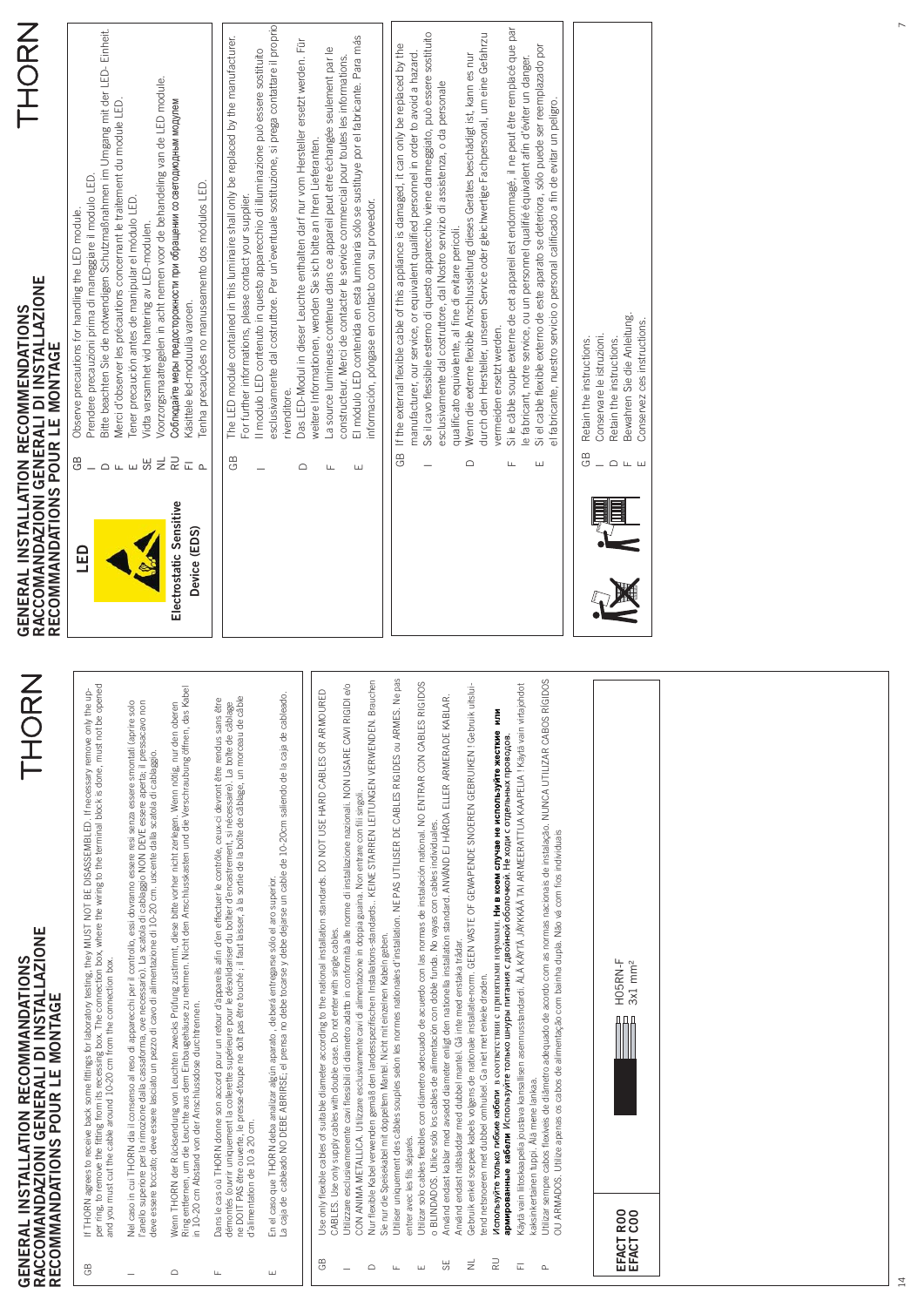| RECOMMANDATIONS POUR LE MONTAGE                                                                                                                   | THOR<br>GENERAL INSTALLATION RECOMMANDATIONS<br>RACCOMANDAZIONI GENERALI DI INSTALLAZIONE                                                                                                                                                                                                                                                                                                                                                                                                                                                                                                                                                                                                                                                                                                                                                                                                                                                                                                                                                                                                                                                                                                                                                                                                                                                                                                                                                                                                                                                                                                                                                                                                                                                                                                                                                                                                                                                                                                                                                                                                                                                                                                                                                                                                                      | <b>Z<br/>CHORN</b><br>GENERAL INSTALLATION RECOMMENDATIONS<br>RACCOMANDAZIONI GENERALI DI INSTALLAZIONE<br>RECOMMANDATIONS POUR LE MONTAGE                                                                                                                                                                                                                                                                                                                                                                                                                                                                                                                                                                                                                                                                                                                                                                                                                                                                                                                                                                                                                                                                                                                                                                                                                                                                                                                                                                                                                                                                                                                                                                                                                                                                                                                                                                                                                                                                                                                                                                                                                                                                                                                                                                                                                                                                                                                                                                                                                                                                                                                                                                                                                                                                                                                                                                                                                                            |
|---------------------------------------------------------------------------------------------------------------------------------------------------|----------------------------------------------------------------------------------------------------------------------------------------------------------------------------------------------------------------------------------------------------------------------------------------------------------------------------------------------------------------------------------------------------------------------------------------------------------------------------------------------------------------------------------------------------------------------------------------------------------------------------------------------------------------------------------------------------------------------------------------------------------------------------------------------------------------------------------------------------------------------------------------------------------------------------------------------------------------------------------------------------------------------------------------------------------------------------------------------------------------------------------------------------------------------------------------------------------------------------------------------------------------------------------------------------------------------------------------------------------------------------------------------------------------------------------------------------------------------------------------------------------------------------------------------------------------------------------------------------------------------------------------------------------------------------------------------------------------------------------------------------------------------------------------------------------------------------------------------------------------------------------------------------------------------------------------------------------------------------------------------------------------------------------------------------------------------------------------------------------------------------------------------------------------------------------------------------------------------------------------------------------------------------------------------------------------|---------------------------------------------------------------------------------------------------------------------------------------------------------------------------------------------------------------------------------------------------------------------------------------------------------------------------------------------------------------------------------------------------------------------------------------------------------------------------------------------------------------------------------------------------------------------------------------------------------------------------------------------------------------------------------------------------------------------------------------------------------------------------------------------------------------------------------------------------------------------------------------------------------------------------------------------------------------------------------------------------------------------------------------------------------------------------------------------------------------------------------------------------------------------------------------------------------------------------------------------------------------------------------------------------------------------------------------------------------------------------------------------------------------------------------------------------------------------------------------------------------------------------------------------------------------------------------------------------------------------------------------------------------------------------------------------------------------------------------------------------------------------------------------------------------------------------------------------------------------------------------------------------------------------------------------------------------------------------------------------------------------------------------------------------------------------------------------------------------------------------------------------------------------------------------------------------------------------------------------------------------------------------------------------------------------------------------------------------------------------------------------------------------------------------------------------------------------------------------------------------------------------------------------------------------------------------------------------------------------------------------------------------------------------------------------------------------------------------------------------------------------------------------------------------------------------------------------------------------------------------------------------------------------------------------------------------------------------------------------|
| 30 min.                                                                                                                                           | Prepare always 20-30 cm of drainage gravel and check that it works. fill the tube of water and check that<br>completely disappear within 30 min. If it doesn't work study a further drainage system (Fig. A).<br>GB                                                                                                                                                                                                                                                                                                                                                                                                                                                                                                                                                                                                                                                                                                                                                                                                                                                                                                                                                                                                                                                                                                                                                                                                                                                                                                                                                                                                                                                                                                                                                                                                                                                                                                                                                                                                                                                                                                                                                                                                                                                                                            | - controleer de plastic of isolerende afdekking van  de armaturen van veiligheidsklasse 2, op schade;<br>- controleer of alle dichtingen in goede staat zijn, en niet droog, beschadigd of gebarsten;<br>- controleer de glazen of p                                                                                                                                                                                                                                                                                                                                                                                                                                                                                                                                                                                                                                                                                                                                                                                                                                                                                                                                                                                                                                                                                                                                                                                                                                                                                                                                                                                                                                                                                                                                                                                                                                                                                                                                                                                                                                                                                                                                                                                                                                                                                                                                                                                                                                                                                                                                                                                                                                                                                                                                                                                                                                                                                                                                                  |
|                                                                                                                                                   | Predisporre sempre 20-30 cm di ghiaia sotto il pozzetto, poi riempirlo di acqua e assicurarsi che esca<br>tutta entro 30 min. In caso contrario è obbligatorio un sistema di drenaggio supplementare (Fig. A).<br>$\overline{\phantom{0}}$                                                                                                                                                                                                                                                                                                                                                                                                                                                                                                                                                                                                                                                                                                                                                                                                                                                                                                                                                                                                                                                                                                                                                                                                                                                                                                                                                                                                                                                                                                                                                                                                                                                                                                                                                                                                                                                                                                                                                                                                                                                                     |                                                                                                                                                                                                                                                                                                                                                                                                                                                                                                                                                                                                                                                                                                                                                                                                                                                                                                                                                                                                                                                                                                                                                                                                                                                                                                                                                                                                                                                                                                                                                                                                                                                                                                                                                                                                                                                                                                                                                                                                                                                                                                                                                                                                                                                                                                                                                                                                                                                                                                                                                                                                                                                                                                                                                                                                                                                                                                                                                                                       |
|                                                                                                                                                   | Immer 20-30 cm Dränagekies unterhalb des Erdeinbaugehäuses platzieren und die Funktionstüchtigkeit<br>überprüfen: Das mit Wasser gefüllte Gehäuse muss sich innerhalb von 30 Minuten leeren. Andemfalls ist<br>ein zusätzliches Drän<br>$\supset$                                                                                                                                                                                                                                                                                                                                                                                                                                                                                                                                                                                                                                                                                                                                                                                                                                                                                                                                                                                                                                                                                                                                                                                                                                                                                                                                                                                                                                                                                                                                                                                                                                                                                                                                                                                                                                                                                                                                                                                                                                                              | - controleer of er geen waterinsiipeling is in de behuizing van de armatuur en de inbouwdoos.<br>De interne onderdelen zoals de ballasten, transformers, sluitringen en schroeven mogen geen duidelijke tekenen van oxidatie of<br>r                                                                                                                                                                                                                                                                                                                                                                                                                                                                                                                                                                                                                                                                                                                                                                                                                                                                                                                                                                                                                                                                                                                                                                                                                                                                                                                                                                                                                                                                                                                                                                                                                                                                                                                                                                                                                                                                                                                                                                                                                                                                                                                                                                                                                                                                                                                                                                                                                                                                                                                                                                                                                                                                                                                                                  |
| $\overline{\mathbb{C}}$<br>ווווווווווווווווווו                                                                                                    | soit<br>Prédisposer toujours 20-30 cm de gravier sous le puits et le remplir d'eau et s'assurer que celle-ci se<br>toute écoulée en 30 min. Dans le cas contraire, un drainage supplémentaire est obligatoire (Fig.A).<br>Щ.                                                                                                                                                                                                                                                                                                                                                                                                                                                                                                                                                                                                                                                                                                                                                                                                                                                                                                                                                                                                                                                                                                                                                                                                                                                                                                                                                                                                                                                                                                                                                                                                                                                                                                                                                                                                                                                                                                                                                                                                                                                                                   | armatuur wordt gebruikt.<br>We raden ook aan om de armaturen telkens te controleren wanneer de lamp vervangen wordt, of minstens 1 x per jaar, of<br>binnen de voorgeschreven onderhoudsperiode, afhankelijk van het type installatie                                                                                                                                                                                                                                                                                                                                                                                                                                                                                                                                                                                                                                                                                                                                                                                                                                                                                                                                                                                                                                                                                                                                                                                                                                                                                                                                                                                                                                                                                                                                                                                                                                                                                                                                                                                                                                                                                                                                                                                                                                                                                                                                                                                                                                                                                                                                                                                                                                                                                                                                                                                                                                                                                                                                                 |
| Q₿<br>A.<br>$\mathbb{Z}_{\geq 0}$                                                                                                                 | Preparar siempre 20-30cms de grava de drenaje debajo la hornacina, llenar de agua y comprobar que en<br>30 min desaparezca. Si no va bien hacer un sistema de drenaje complementario.(Fig A).<br>ш                                                                                                                                                                                                                                                                                                                                                                                                                                                                                                                                                                                                                                                                                                                                                                                                                                                                                                                                                                                                                                                                                                                                                                                                                                                                                                                                                                                                                                                                                                                                                                                                                                                                                                                                                                                                                                                                                                                                                                                                                                                                                                             | Данные рекомендации по техническому обслуживанию должны соблюдаться при установке любых светильников, независимо<br>РЕКОМЕНДАЦИИ ПО ЭКСПЛУАТАЦИИ<br>$\supsetneq$                                                                                                                                                                                                                                                                                                                                                                                                                                                                                                                                                                                                                                                                                                                                                                                                                                                                                                                                                                                                                                                                                                                                                                                                                                                                                                                                                                                                                                                                                                                                                                                                                                                                                                                                                                                                                                                                                                                                                                                                                                                                                                                                                                                                                                                                                                                                                                                                                                                                                                                                                                                                                                                                                                                                                                                                                      |
|                                                                                                                                                   | Dränera alltid 20-30 cm och se till att det fungerar genom att fylla tuben med vatten och kontrollera att<br>vattnet runnit ut efter 30 minuter. Om det inte fungerar, använd då en alternativ dränering. (se fig. A)<br>55                                                                                                                                                                                                                                                                                                                                                                                                                                                                                                                                                                                                                                                                                                                                                                                                                                                                                                                                                                                                                                                                                                                                                                                                                                                                                                                                                                                                                                                                                                                                                                                                                                                                                                                                                                                                                                                                                                                                                                                                                                                                                    | - Очистите светильник, удалив загрязнения с защитной решетки и головок вингов, следуя инструкции по установке,<br>прилагаемой к каждому светильнику.<br>от их сферы применения или степени защиты. Необходимо выполнить следующие операции:                                                                                                                                                                                                                                                                                                                                                                                                                                                                                                                                                                                                                                                                                                                                                                                                                                                                                                                                                                                                                                                                                                                                                                                                                                                                                                                                                                                                                                                                                                                                                                                                                                                                                                                                                                                                                                                                                                                                                                                                                                                                                                                                                                                                                                                                                                                                                                                                                                                                                                                                                                                                                                                                                                                                           |
| Fig.A                                                                                                                                             | Zorg steeds voor een grindlaag van 30 cm, of eender welk equivalent drainagesysteem en controleer<br>de werking ervan. Giet de inbouwdoos vol water en controleer of dit water binnen de 30 minuten ook<br>verdwijrt. Is dit niet zo<br>$\overline{z}$                                                                                                                                                                                                                                                                                                                                                                                                                                                                                                                                                                                                                                                                                                                                                                                                                                                                                                                                                                                                                                                                                                                                                                                                                                                                                                                                                                                                                                                                                                                                                                                                                                                                                                                                                                                                                                                                                                                                                                                                                                                         | - Для светильников с классом защиты 1: проверьте подвод заземляющего кабеля к корпусу на отсутствие признаков<br>- Проверьте затяжку винтов, соединяющих части светильника (стеклянную рамку, место ввода кабеля и пр.)<br>- Проверьте целостность и герметичность кабельных вводов.                                                                                                                                                                                                                                                                                                                                                                                                                                                                                                                                                                                                                                                                                                                                                                                                                                                                                                                                                                                                                                                                                                                                                                                                                                                                                                                                                                                                                                                                                                                                                                                                                                                                                                                                                                                                                                                                                                                                                                                                                                                                                                                                                                                                                                                                                                                                                                                                                                                                                                                                                                                                                                                                                                  |
|                                                                                                                                                   | Перед установкой подготовьте дренажную систему из гравия (20-30 см) и проверьте, работает ли<br>она: заполните трубу водой и проверьте, исчезл <u>а</u> ли она полностью в течение 30 мин. Если этого<br>не произошло, проверьте дренажную систему (Fig A)<br>RU                                                                                                                                                                                                                                                                                                                                                                                                                                                                                                                                                                                                                                                                                                                                                                                                                                                                                                                                                                                                                                                                                                                                                                                                                                                                                                                                                                                                                                                                                                                                                                                                                                                                                                                                                                                                                                                                                                                                                                                                                                               | - Для светильников с классом защиты 2: убедитесь в целостности изоляционного покрытия.<br>- Убедитесь, что все уплотнительные элементы в исправном состоянии.<br>- Проверьте защитное стекло на предмет повреждений и при необходимости замените.<br>окисления или механических повреждений                                                                                                                                                                                                                                                                                                                                                                                                                                                                                                                                                                                                                                                                                                                                                                                                                                                                                                                                                                                                                                                                                                                                                                                                                                                                                                                                                                                                                                                                                                                                                                                                                                                                                                                                                                                                                                                                                                                                                                                                                                                                                                                                                                                                                                                                                                                                                                                                                                                                                                                                                                                                                                                                                           |
| תתתתת הנות                                                                                                                                        | Valaisimen upoluskotelon alle tulee asentaa 20-30 cm kerros salaojasoraa. Mikäli vedellä täytetty<br>upotuskotelo ei tyhjene täysin 30 min. kuluessa on upotuskotelo salaojitettava esim.<br>kuvan A mukaisella tavalla.<br>Ē.                                                                                                                                                                                                                                                                                                                                                                                                                                                                                                                                                                                                                                                                                                                                                                                                                                                                                                                                                                                                                                                                                                                                                                                                                                                                                                                                                                                                                                                                                                                                                                                                                                                                                                                                                                                                                                                                                                                                                                                                                                                                                 | окисления и ржавчины. Наличие таких признаков может быть результатом проникновения воды внутрь светильника<br>- Убедитесь, что внутренние компоненты, такие как драйвер, трансформатор, зажимной блок и пр., не имеют следов<br>Убедитесь в отсутствии воды внутри корпуса светильника и коробки для встраивания                                                                                                                                                                                                                                                                                                                                                                                                                                                                                                                                                                                                                                                                                                                                                                                                                                                                                                                                                                                                                                                                                                                                                                                                                                                                                                                                                                                                                                                                                                                                                                                                                                                                                                                                                                                                                                                                                                                                                                                                                                                                                                                                                                                                                                                                                                                                                                                                                                                                                                                                                                                                                                                                      |
| <b>DRAIN</b>                                                                                                                                      | $\approx$<br>Prever sempre 20 a 30 cms de gravilha para drenagem por baixo do negativo, para assegurar um bor<br>escoamento em 30 minutos, caso contrário é necessário um escoamento suplementar (Fig.A).<br>$\mathrel{\mathsf{a}}$                                                                                                                                                                                                                                                                                                                                                                                                                                                                                                                                                                                                                                                                                                                                                                                                                                                                                                                                                                                                                                                                                                                                                                                                                                                                                                                                                                                                                                                                                                                                                                                                                                                                                                                                                                                                                                                                                                                                                                                                                                                                            | - Мы рекомендуем проверять светильник по вышеописанному алгоритму при каждой замене источника света, как минимум<br>- В случае повреждения компоненты следует заменить до включения прибора, используя только оригинальные запасные<br>раз в год или согласно расписанию проверки светильника, которое зависит от типа установки.<br>части                                                                                                                                                                                                                                                                                                                                                                                                                                                                                                                                                                                                                                                                                                                                                                                                                                                                                                                                                                                                                                                                                                                                                                                                                                                                                                                                                                                                                                                                                                                                                                                                                                                                                                                                                                                                                                                                                                                                                                                                                                                                                                                                                                                                                                                                                                                                                                                                                                                                                                                                                                                                                                            |
| ◡<br>$rac{1}{2}$<br>O<br>O<br>$\mathcal{L}$<br>p<br>$\sigma$<br>p<br>2<br>Ο<br>Ó<br>Ο<br>O<br>$\sigma$<br>0<br>LICICI<br>$\dot{\widehat{\delta}}$ | Het is verboden de toestellen te plaatsen bij vochtige omstandigheden (mist, regen, hoge luchtvoch<br>Limpar periodicamente as luminárias, afim de eliminar resíduos de terra que se depositam<br>Puhdista valaisimen näkyvät osat ja ruuvinkannat säännöllisesti valaisimen päälle mahdol-<br>Никогда не устанавливайте светильники в условиях дождя, тумана или повышенной влажности.<br>Nettoyer périodiquement les appareils afin d'éliminer les résidus de terre qui se déposent<br>Pulire periodicamente gli apparecchi per rimuovere gli accumuli di sporco che si deposita<br>Abrir y cerrar los tornillos en secuencia alterna. Limpiar periódicamente las luminarias<br>Reinig ook op geregelde tijdstippen het toestel, zodat er zich geen vuil ophoopt rond de<br>Die Leuchte regelmäßig säubern, um Schmutzablagerungen auf Rastern und Schrau-<br>Время от времени протирайте светильники для того, чтобы убрать накапливающийся слой<br>Periodically clean the fittings in order to remove possible soil heap on cages or screw<br>Älä asenna valaisinta sateessa, sumussa tai kun ilman kosteus on huomattavan korkea.<br>Rengör regelbundet armaturen genom att hålla skruv och sarg fria från smuts.<br>Ne jamais installer les appareils en cas de pluie, brouillard,ou forte humidité.<br>Installera aldrig armaturen om det regnar, är dimmigt eller hög luftfuktighet.<br>Die Leuchte nicht bei Regen, Nebel oder starker Feuchtigkeit installieren<br>Non installare mai il prodotto in caso di pioggia, nebbia o forte umidità<br>Nunca instalar los aparatos en caso de lluvia, niebla o alta humedad<br>sobre as ranhuras e as cabeças dos parafusos embebidos.<br>Never install the fittings in case of rain, fog or high humidity.<br>para quitar suciedad de las rejillas y de los tornillos.<br>земли на поверхности светильника и болтах<br>schroefdraad en op de schroefkoppen.<br>lisesti kertyneestä maa-aineksesta.<br>sur les grilles et les têtes des vis.<br>sulle griglie e nella testa delle viti.<br>benköpfen zu entfernen.<br>tigheid).<br>heads<br>GB<br>$\supseteq$<br>GB<br>$\overline{R}$<br>Ξ<br>59<br>$\overline{L}$ a<br>$\equiv$<br>55<br>$\mathop\square$<br>$\mathsf{L}\mathsf{L}$<br>$\sqcup$<br>匸<br>$\supset$<br>$\mathbf{\underline{\cap}}$<br>Ш<br>Щ | Eristysluokan 1 valaisimet: tarkasta maadoituskaapelin liitännän tiukkuus. Liittimessä ei saa näkyä hapettumista eikä vaurioita,<br>Verifique se não existem parafusos soltos sobre os vários componentes da luminária (moldura de vidro, entrada do cabo, ).<br>Järjestelmälle ja sen komponenteille on laadittava huoltosuunnitelma järjestelmän IP-luokituksesta tai käyttöolosuhteista riippu-<br>matta. Suunnitelman tulee kattaa seuraavat toimenpiteet:<br>- Puhdista komponenttien suojaritil<br>Um programa de manutenção deve ser realizada na instalação e nas luminárias, independentemente da sua classificação de<br>I P ou aplicação.O programa deve incluir as seguintes operações:<br>átectar, o IP da Luminária, ter também<br>hapettumisesta tai ruosteesta. Selvät hapettumis- ja ruostemerkit tarkoittavät, että valaisimen sisälle on päässyt kosteutta.<br>Vaurioituneet komponentti on korvattava alkuperäisillä komponenteilla ja varaosilla, ennen kuin<br>Os componentes internos, como os reatores, transformadores, anilhas e parafusos não deve mostrar sinais claros de oxidação<br>Vestigios claros de ferrugem e oxidação irá indicar a presença de água no interior da luminária.<br>Em caso de danos os componentes devem ser substituídos por componentes originais e peças de reposição antes de dar uso<br>Certifique-se que o mesmo está devidamente fixo na zona de Bucin ou no passa fios, garantindo o IP da luminária.<br>- Para poder assegurar o Isolamento classe I deve-se certificar que o fio de terra fica devidamente fixo no l<br>Verifique se todos os vedantes estão em bom estado não apresentando sinais de estarem resequidos ou dantificados. Caso<br>Valaisinten sisältämissä osissa, kuten liitäntälaitteissa, muuntajissa, aluslevyissä ja ruuveissa ei saa näkyä selviä merkkejä<br>hapettumisesta tai ruosteesta. Selvät hapettumis- ja ruostemerkit tarkoittavat, että valaisimen<br>- Eristysluokan 1 valaisimet: tarkasia <sub>ill</sub> au-uu-uu-u-------<br>elkä liitäntä sasiina löytästä kaikkien valaisimessa mahdollisesti olevien muovi-/eristesuojusten kunto ja eheys.<br>- Tarkasta, että kaikki tiivisteet ovat hyväku<br>- Verifique o Difusor (Vidro; Policarbonato; metacrilato) se não apresenta nenhum dano, substituir se necessário<br>- Verifique se existe água no interior da luminária e sua caixa de embutir.<br>Tarkasta kaikkien läpivientitiivisteiden eheys ja tiukkuus sekä kaapeleiden vauriottomuus.<br>- Verifique da existencia de danos no cabo ou na sua camada isolante dos consutores.<br>Tarkasta ruuvien kireys valaisinten kaikista osista (lasikehykset, läpiviennit jne.)<br>tyypin mukaan määräytyvän muun määräajan välein<br>suceda devem ser colocados novos isolantes<br>MANUTENÇÃO GERAL RECOMENDAÇÕES<br>YLEISET HUOLTOSUOSITUKSET<br>encontram nas devidas condições<br>fornecidas com a luminária.<br>ou ferrugem.<br>luminária.<br>$\overline{\mathbb{L}}$<br>Δ. |
|                                                                                                                                                   |                                                                                                                                                                                                                                                                                                                                                                                                                                                                                                                                                                                                                                                                                                                                                                                                                                                                                                                                                                                                                                                                                                                                                                                                                                                                                                                                                                                                                                                                                                                                                                                                                                                                                                                                                                                                                                                                                                                                                                                                                                                                                                                                                                                                                                                                                                                | Recomendamos também que se verifique a instalação cada vez que a lâmpada seja substituída ou, pelo menos, uma vez<br>ano ou dentro do período de programação de manutenção prescrita, dependendo do tipo de instalação.                                                                                                                                                                                                                                                                                                                                                                                                                                                                                                                                                                                                                                                                                                                                                                                                                                                                                                                                                                                                                                                                                                                                                                                                                                                                                                                                                                                                                                                                                                                                                                                                                                                                                                                                                                                                                                                                                                                                                                                                                                                                                                                                                                                                                                                                                                                                                                                                                                                                                                                                                                                                                                                                                                                                                               |

 $\infty$ 

13